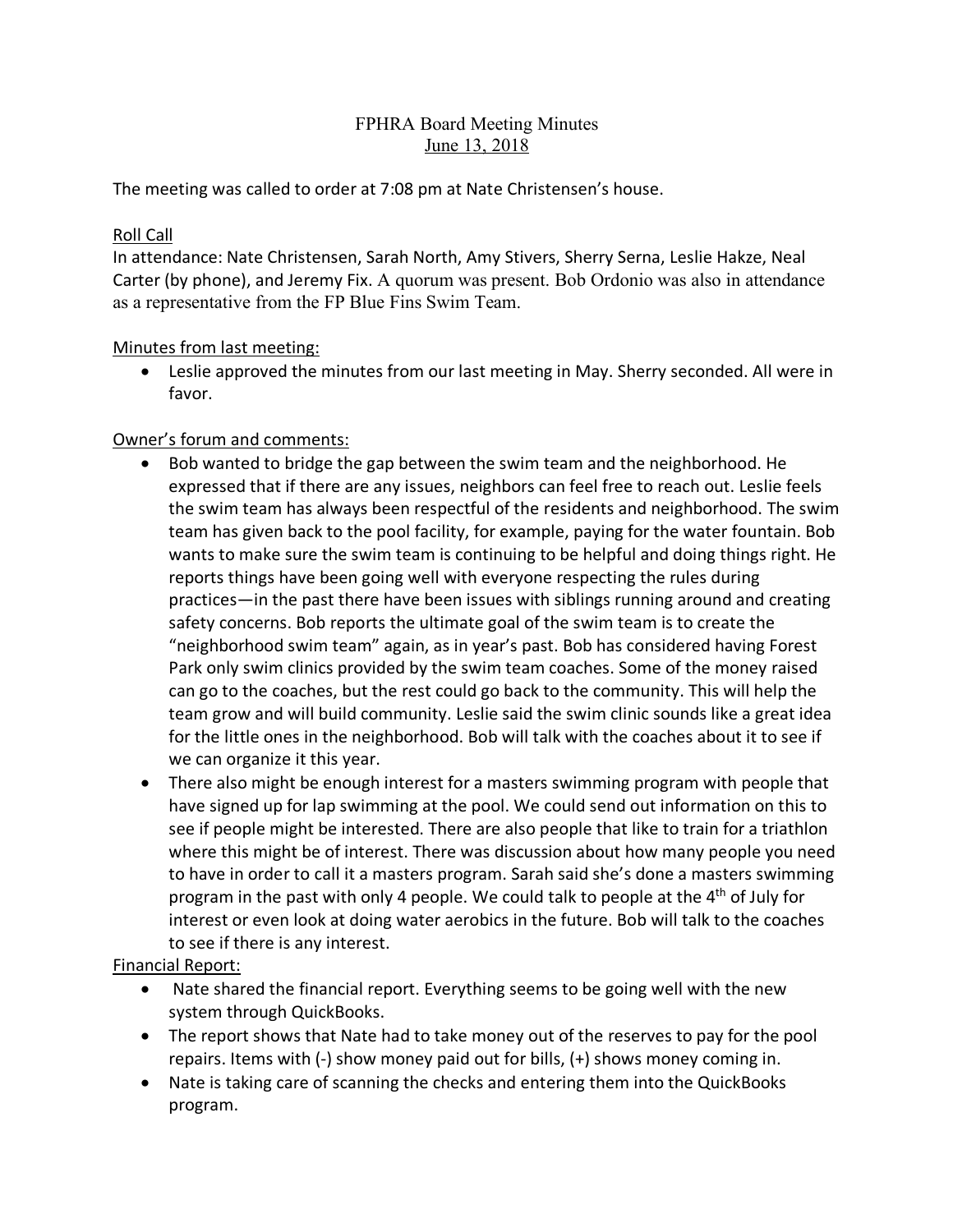- This activity, receiving checks and entering the checks, will likely transition to the treasurer in the future. We'll hopefully have most of this automated.
- People can do online payments now—not through a credit card, but through their banking (like an electronic checking debit). If residents signed up for electronic statements, they can pay the bill online, but not with a credit card. We'll send this information out to homeowners again for the September payments because it seems this information is not clear.
- There are three houses that still haven't paid the March dues payment. In the past, sometimes there were more late payers.
- Nate still hasn't been able to get the  $1<sup>st</sup>$  Bank debit cards set up for board members. He's contacted them a few times, but it's hasn't worked out. For now, he can still take receipts for reimbursement. Sherry asked if she can get an advance for purchasing items for the July 4<sup>th</sup> party. Nate will give the check-book to Sherry to write a check at Sam's club or Costco to buy the food for the 4<sup>th</sup>.

### Pool Report:

- Everything is going well with the pool so far this season.
- Jeremy thinks we figured out the financials with Perfect Pools. He talked with Landon and moving forward he will just put the invoices from Perfect Pools in the mailbox at the pool. Then Nate can pay the bill as soon as he receives it.
- Lifeguards are doing really well this season. There has been a lot of good feedback.
- Leslie said we should get mats to put in front of the toilets to keep people from having to step in water in the bathrooms from kids using the facilities after being in the pool. Jeremy will look at getting the black honeycomb mats and we will just have to cut them down to a smaller size.
- We still haven't figured out a plan for the green awning. Jeremy will follow up to see what options we have.
- The new umbrellas don't fit well into the new stands—they wobble around a bit. If the wind picks up, they also tip over. Leslie felt that this may hurt someone if we don't anchor them down. For now, we can just get some sand bags or something to weigh down the stands—Leslie will look into that. Jeremy said we could also get bigger/heavier stands or we could look into putting them into concrete, but then you're limited to where the umbrellas are placed.
- The new fulcrum for the diving board has made a big difference. Our neighbors at Bristol Cove seem appreciative.
- We discussed raising the price of replacement key cards for the pool to \$20 each. If the person making the request does not have an old key to turn in, the charge will be \$20. If they have the old key, then a new key would be free of charge. With the current fee for replacement cards only being \$5, it seems too easy for people to ask for a replacement maybe when they don't really need it. Neal suggested we offer a lanyard with the new keys to help people keep track of them. Sherry said she has received numerous requests for new keys. She feels if the price was raised, it would deter people from asking for new keys so frequently. It seems that people are just asking for multiple keys (to have more than the 2 they are allotted—i.e., one per person in the family). We could just add a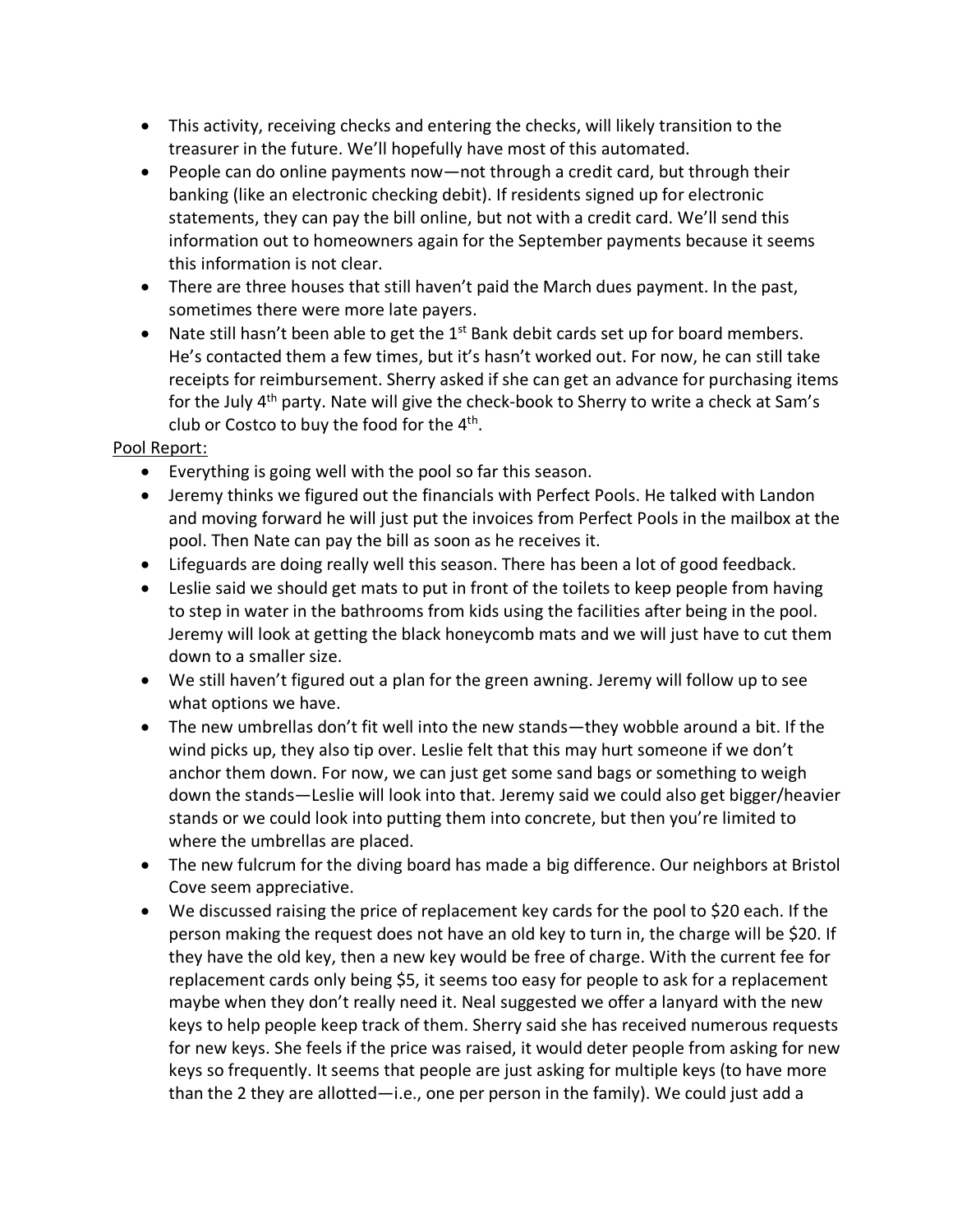charge to the status letter fee that will cover the new keys for the new homeowners. (i.e., a line item that charges \$50 for two new pool key cards). Neal suggested we get lanyards made for the key cards. Then people may not lose them so easily. We could give the lanyards to the new owners in the welcome packet, or even hand them out to current owners at the  $4<sup>th</sup>$  of July. If previous owners leave their keys for new owners, they will be shut off for access, but Sherry would be able to turn them on for the new owners.

#### Beautification Report:

Leslie is going to have Weed Wranglers back out because the weeds are getting worse around the entrances. The tennis court is not useable as a tennis court at this point, but it is being taken care of as it. The kids are using the multi-purpose court frequently. It is just not cost effective to keep resurfacing the court to use as a tennis court.

#### Social:

- $\bullet$  4<sup>th</sup> of July: parade will start at 10:30, line-up at 10:00. We will have popsicles for the kids after the parade. Ask Sue Santos to do the games again and Stacy Fix to DJ. Sherry and Leslie will go shopping for the food.
- Community garage sale: 7 people have signed up so far. Sherry will have signs made up for the garage sale that we can use. There will be a map on the sign that shows where the houses are located that are participating in the sale for each day. There are no business logos on it. Sarah can send out communication to remind people to sign up if interested. She will also post the event on Nextdoor, Facebook, and Craigslist.
- Welcome packets: Sherry thought we should have block representatives again. In the past, the block rep would welcome new neighbors moving in, deliver a hard copy of the directory, and send out hard-copy communication for events. However, with the website and the email list, we're reaching a lot of people. We have 180 people on the email list, but need to keep up with adding more and getting more people on the website. Nate's wife, Angela, has volunteered to be someone to put together welcome packets and deliver those to new homeowners when they move in. Leslie said this would be easier than having multiple block reps that we have to train and will keep things universal for all new owners. New homeowners are not happening so frequently that it would be too much for one person to handle.

### Communications:

- Welcome packets: Sarah created a brochure for our welcome packets. It mimics the essential information from the website. Nate said we should add something about the pool key cards in the brochure, maybe even have a picture so people know what they are looking for from the previous owner. Staples could print these brochures and fold them for us for a penny more. Nate has a login for Staples that we can use. Sarah will also put the brochure in the members section on the website.
- Sherry said she can look into a company she knows that makes lanyards inexpensively. Usually, the more you order, the cheaper the cost. We can put this in the welcome packet and maybe even pass them out at the July 4<sup>th</sup> party for current residents.
- Status letters—Sherry has been working on developing our status letter template. we'll add a \$50 fee for pool keys (2 keys). Everything else looks good and ready to go on.